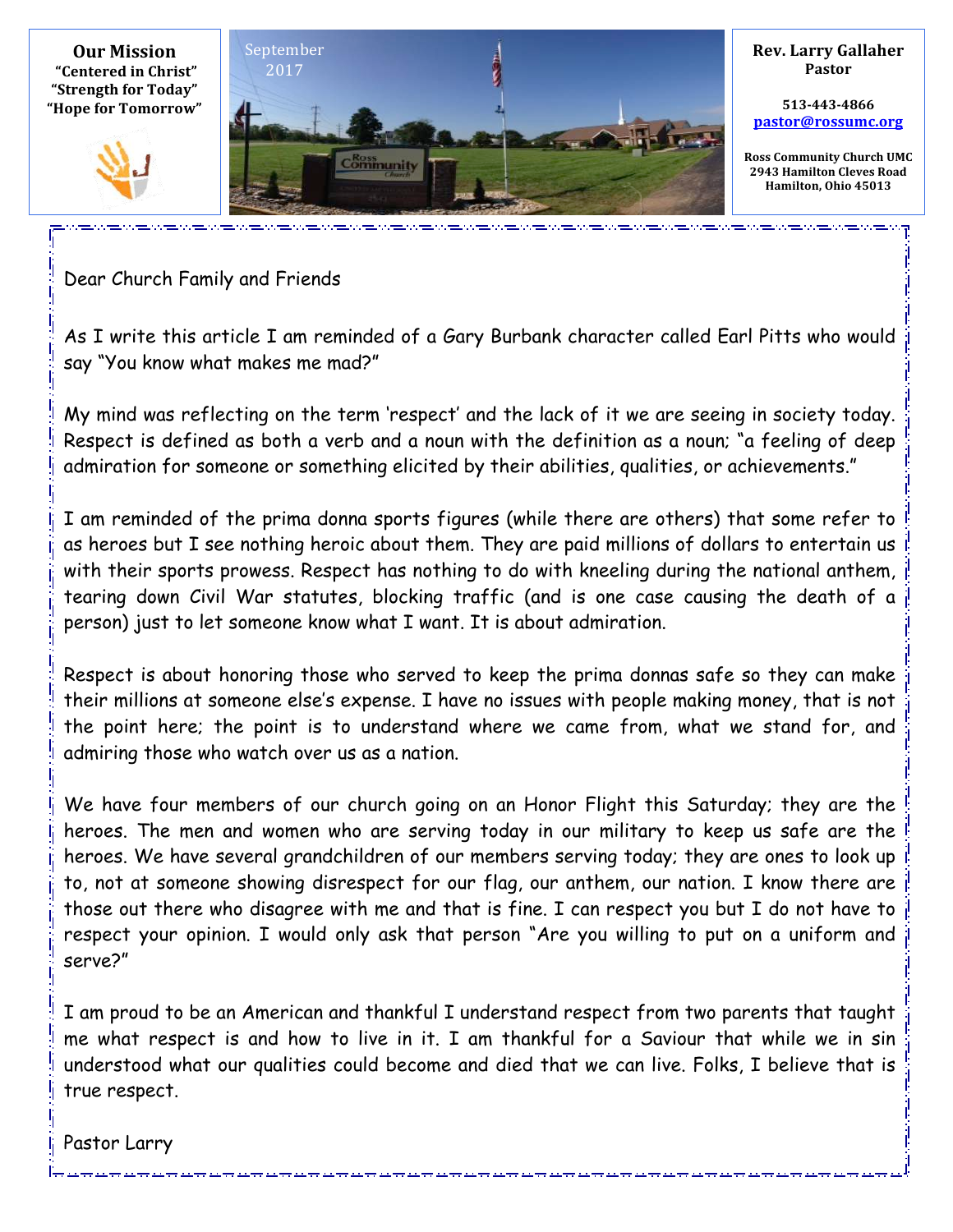**SUNDAY MORNING SCHEDULE** + **Sunday School**

 $9:15 - 10:00$ *(For All Ages)*

 $+$ **Fellowship**  $10:00 - 10:30$ 

 $\div$ 

**Church Service** 10:30 *(Children's Church 1st & 2nd* **Sunday's during summer**) **.** 

#### **Thursday Service**

Praise Music & Message 7:00 p.m.

## **MONTHLY MEETINGS**  $\ddot{}$

**United Methodist Women Second Tuesday of the month** *@ 10:00 a.m.* **.** 

**Trustees – Nurture & Missions** *First Tuesday of the month* 

 *@ 6:30 p.m.*  $\ddag$ 

#### **Church Council**

**Second Monday of odd months** *@ 7:00 p.m.*

#### **.**

# **United Methodist Men**

Last Saturday of the month *@ 9:00 a.m.*

*Please send your e-mail address to* emily.fs.adams@gmail.com *if you would prefer to receive your issue of The Ross Community United Methodist Church Newsletter by e-mail.* 

# Information Page Ross Community Church

#### **CONTACTS**

| Pastor:                              |                                                           |
|--------------------------------------|-----------------------------------------------------------|
| Rev. Larry Gallaher                  | 513-443-4866                                              |
| <b>Church Office:</b>                |                                                           |
| <b>Emily Adams</b>                   | 513-868-2923                                              |
|                                      | emily.fs.adams@gmail.com                                  |
| Lay Leader:                          |                                                           |
| Jim Rechel                           | 513-521-5223                                              |
| <b>Church Council:</b>               |                                                           |
| Phil Brown                           | 513-868-2338                                              |
| <b>Pastor Parish Chair:</b>          |                                                           |
| Brenda Brown                         | 513-868-2338                                              |
| Trustees:                            |                                                           |
| Wayne Estep                          | 513-896-5851                                              |
| <b>Sunday School Superintendant:</b> |                                                           |
| Sandy Hogeback                       | 812-593-2984                                              |
|                                      | <b>Nursery Attendant:</b> (Ages birth through four years) |
| Robin Montgomery                     | 513-892-2295                                              |
| <b>Prayer Chain:</b>                 |                                                           |
| <b>Vicky Foster</b>                  | 513-738-3748                                              |
| Newsletter:                          |                                                           |
| Phil Brown                           | 513-868-2338                                              |

#### **Visit the Ross Community United Methodist Church web page at: http://www.rossumc.org/**

**Prayer Chain** To have someone placed on the **Prayer Chain please call Vicky Foster at 513-738-3749 or email vfoster@zoomtown.com.**

*If* you wish to be added to the Prayer Chain *send Vicky your email address.*

# **COMMUNION**

If you are **home** bound and would like to **receive communion** please contact the church office at  $(513)$ 868-2923. Rev Larry Gallaher will return your call. 



## **"Prayer Shawl Ministry"**

Please spread the **word:** -------If anyone has a family member, friend, etc. that is gravely ill, please let me know in the Sunday service, or email me at www.carolfarmer90@yaho o.com. Also contact me for more information. This program is  $100\%$ voluntary, and the Church has not spent a penny. We can also use more volunteers. Have a great day in the Lord.

*Submitted by Carol Farmer*



**memory or in honor of someone, please contact** Debbie Gilman at dgilman22@gmail.com

**Altar Flowers**

**If you would like to place flowers on the altar in** 

Office: Emily Adams, Administrative Assistant: Office hours 9:30 a.m. - 2:00 p.m. **Tuesday & Thursday**; 9:30 a.m. - 12:30 p.m. Wednesday.

-----------------------------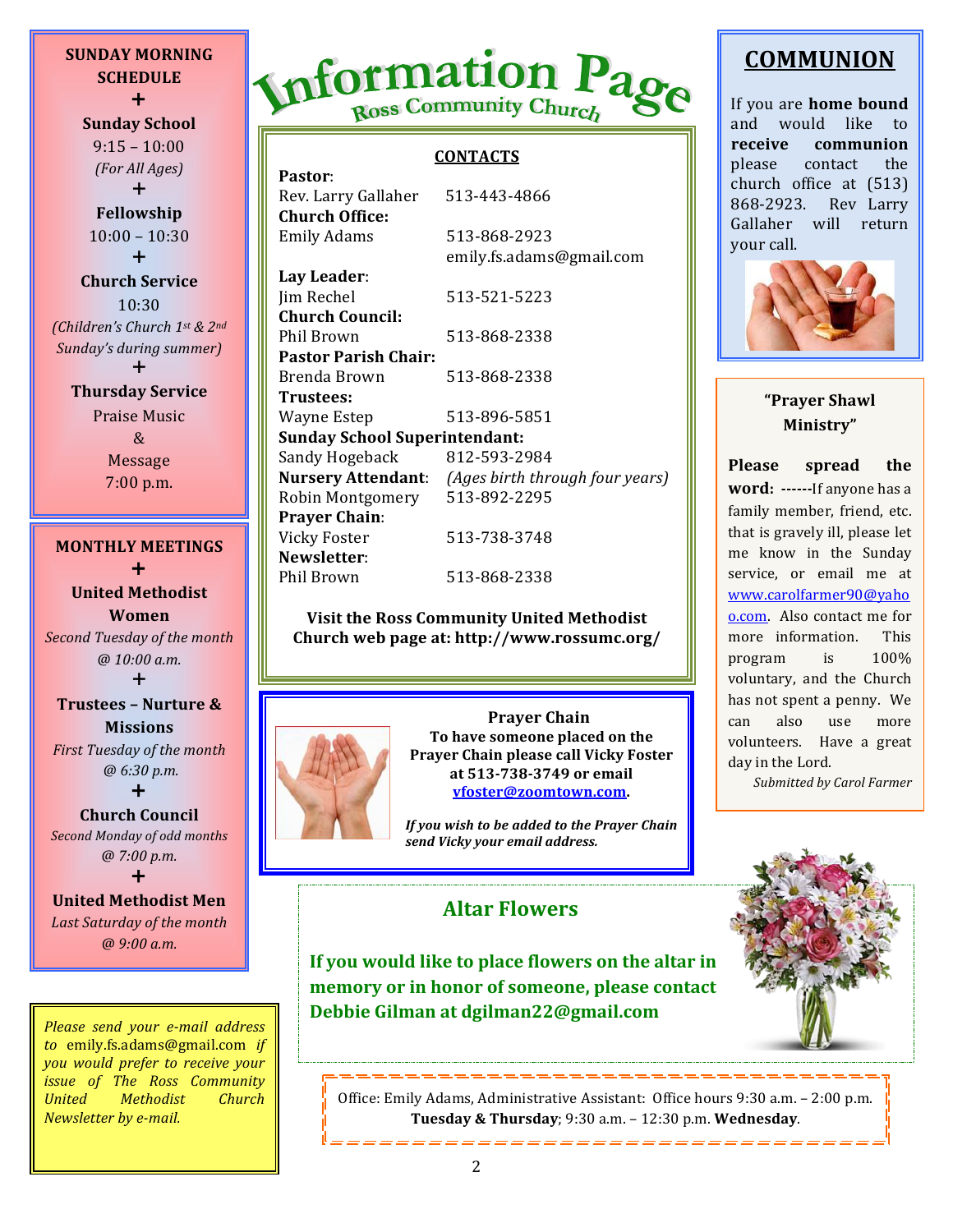

*Submitted by Wayne Estep*

#### **Trustees Report**

Your church trustees are happy to report that our walkway at the rear door has now been completed. This will make it much easier for our musicians to take their musical instruments to and from their vehicles to the church sanctuary; therefore they will not have to travel the long way through the church. The Musicians Pathway was done using paver brick and we're very proud of it. It is not only very attractive but functional as well. Check it out!!

#### **HONOR FLIGHT**

Four of our church members have been selected to be on the next Veterans Honor Flight for September 2, 2017 -- Phil Brown, Denzil Burch, Wayne Estep and Jim Lynch. They feel truly blessed to have been chosen for this high honor. At Washington D.C., plans are to visit several of the war memorials and also the Changing of the Guard at Arlington Cemetery. It will be a long day starting at the Dayton Airport at 3:30 am and not returning until 11:00 pm that same evening. It has been said "It will be one of the longest days of your life, but also one of the most memorable days of your life." We are most certainly looking forward to it.



This key was found in the church parking

## **Worship Leaders**

|                     | September                                                                                               |                          | <b>October</b>                                                                                                                    |  |
|---------------------|---------------------------------------------------------------------------------------------------------|--------------------------|-----------------------------------------------------------------------------------------------------------------------------------|--|
| 3<br>10<br>17<br>24 | <b>Sunday</b><br><b>Greg Conrad</b><br><b>Roger Creasy</b><br><b>Jim Rechel</b><br><b>Nancy Beckman</b> | 1<br>8<br>15<br>22<br>29 | <b>Sunday</b><br><b>Debbie Gilman</b><br><b>Debbie Kunick</b><br><b>Tom Bevington</b><br><b>Tim Zecher</b><br><b>Chip Schoepf</b> |  |



Thanks to the Ross Community UMC for helping in filling 17 book bags.

## **Please NOTE date change for church picnic.**



## **Church Family Picnic**

Mark your calendars for October 8, 2017 for our annual church family picnic at the Carl Dozier Memorial Park, National Association of Letter Carriers, Branch 426 at 3727 Hamilton Richmond Road, Hamilton, OH.

*More information will be forthcoming in the future.*